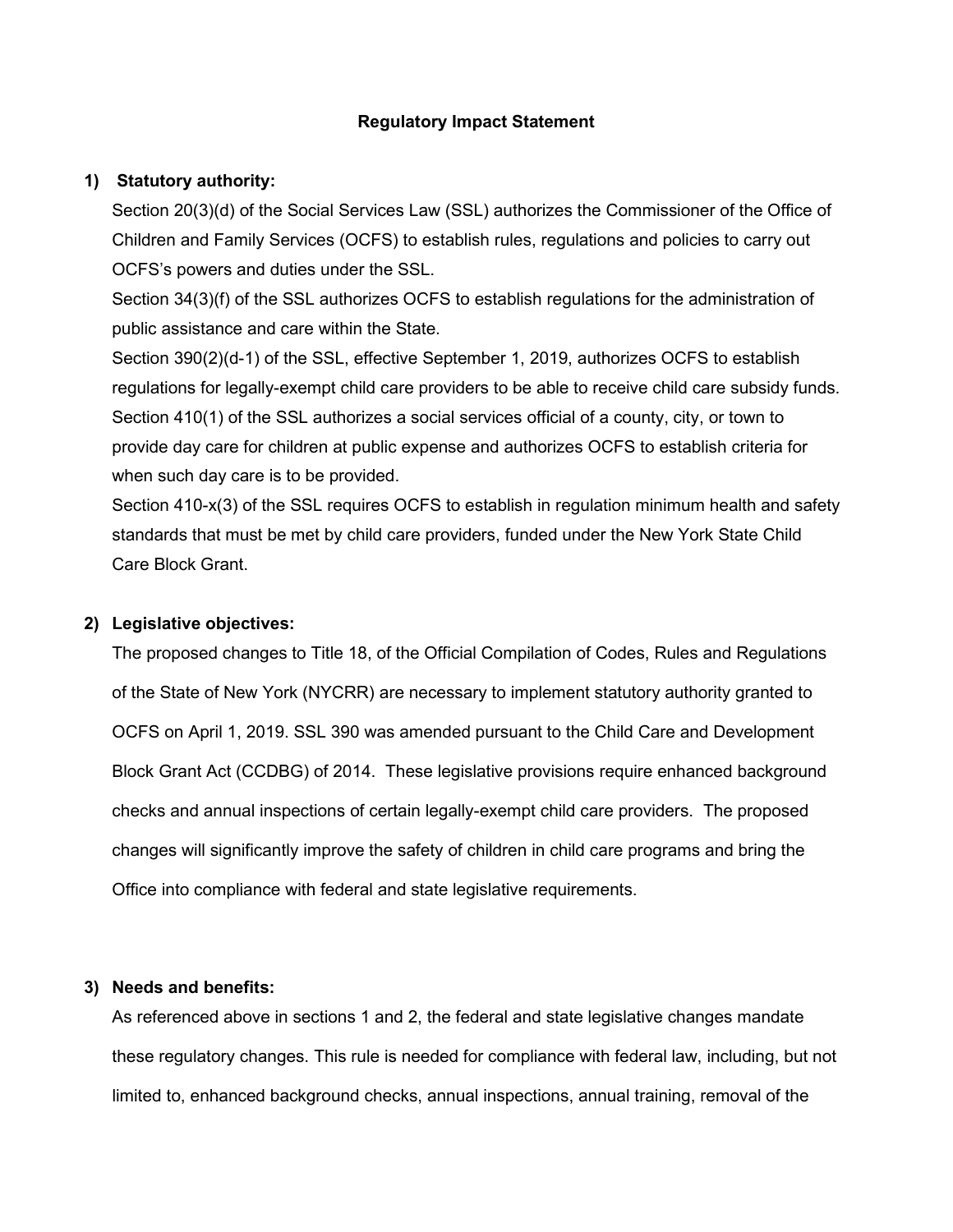family share for youth in foster care and enhancing health and safety standards that will help protect children in care. This rule adds health and safety mandates in accordance with the federal requirements including transportation, supervision of sleeping children, child abuse and maltreatment reporting, among others. The proposed changes will significantly improve the safety of children in child care programs and bring the Office into compliance with federal and state legislative requirements. The elimination of the family share for child care services for a child in foster care will reduce barriers for such children to be enrolled expeditiously in a child care program.

#### **4) Costs:**

The costs associated with this rule are necessary to implement requirements under the Child Care and Development Block Grant Act (CCDBG) of 2014. While such costs are significant, they are largely born by OCFS. New requirements around enhanced background checks, annual inspections, and additional annual training of legally-exempt child care providers have been estimated to cost approximately \$43 million. At this time, OCFS does not intend to pass the costs related to inspections, training or criminal background checks on to providers, except for the \$25 processing fee for conducting a check of the Statewide Central Registry of Child Abuse and Maltreatment. Compliance with the enhanced background checks and additional training requirements is anticipated to be the primary fiscal burden for child care providers due to time lost from providing care. However, the Office offers a variety of training courses, at no cost to child care programs, that would satisfy the proposed annual training requirement for providers of legally-exempt child care. For those providers that use the Office training courses to satisfy this requirement, the costs will be minimal.

#### **5) Local government mandates:**